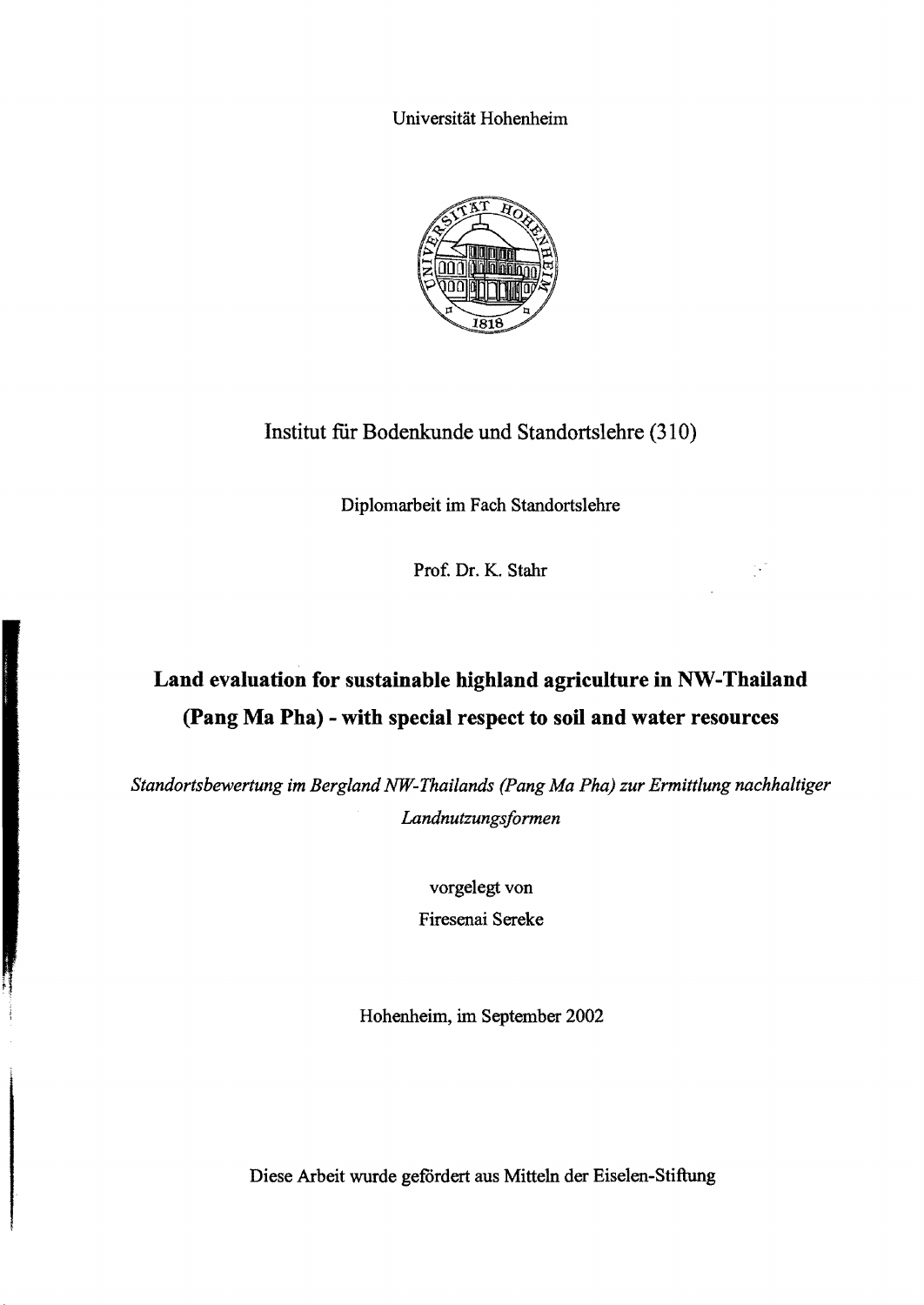#### Summary

## Land evaluation for sustainable highland agriculture in NW-Thailand (Pang Ma Pha) - with special respect to soll and water resources

The population of Northern Thailand steadily increased in the last decades and levelled agricultural land is scarce. Consequently, agriculture increasingly shifts towards steep sloping land of the subhumid mountains. Furthermore, the increasing land and water shortage forces the farmers to shorten the traditional fallow periods more and more. Maintaining productivity and creating technological options for development are therefore the most important issues to agricultural research.

The objective of this research activity was to physically evaluate existing and alternative mixed cropping systems under special consideration of water availability and soils. Within the representative study sites (Jabo and Bo Krai) in the mountainous limestone area, potential contributions of different conservation strategies to improve the present slash and burn agriculture were also analysed.

The first step was to analyse the soil conditions of the limestone environment, located in Mae Hong Son province. Highland soils within the relatively small study area, demonstrated much variation concerning their morphological structure. This variability is mainly the result of landscape position in addition to present and past anthropogenie (mis)uses. The miscellaneous definition "slope complex" is hence not appropriate to describe highland soils. The analysed highland soils were managed under extensive low input conditions and depend entirely on natural regeneration of plant nutrients through fallow periods. The soil inventory stresses the high potential of limestone areas regarding cropping intensification. However, beside low cation exchange capacity, also constraints due to low contents of other essential plant nutrients were identified. Phosphorus and potassium deficiency seem to be the main limitation factors among the plant nutrients. Nitrogen and organie matter content was currently not deficient but with an intensification of land use towards pennanent cultivation, the need of these crucial factors will also increase.

But first of all, very steep slopes seem to be the main limitation factors for crop production in the study area, including high risk of soil erosion. The key to soil conservation is to keep the land covered with plant canopy or mulch throughout the year.

As final result the examined soil parameters and real climatic data collected from the meteorological service provided the basis for a site and cropping system evaluation according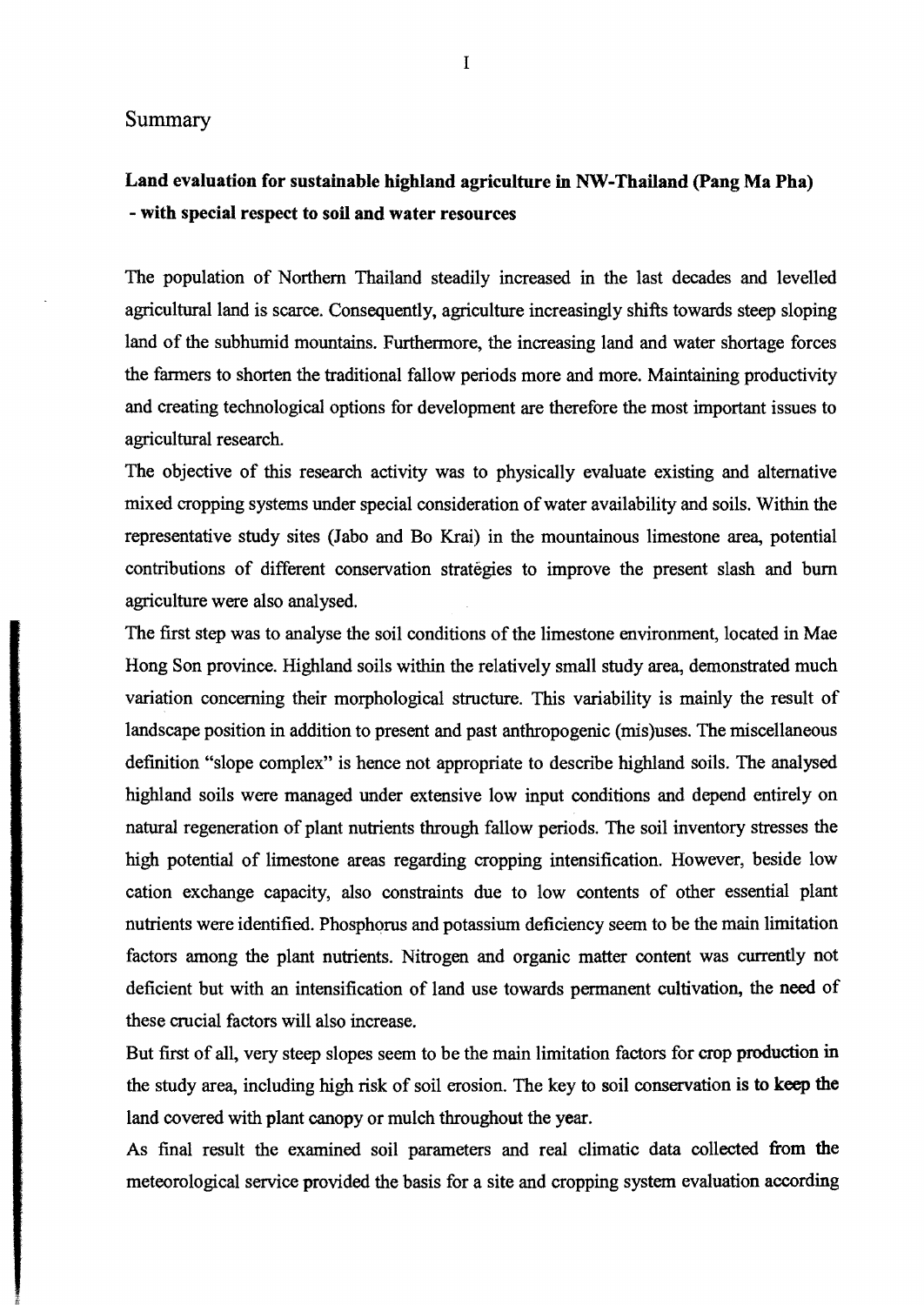to the parametric FAO/ITC Ohent approach. The cropping system, which was evaluated is composed of crops grown in the region such like newly introduced fruit trees, traditional subsistence crops and a cover crop. The leguminous cover crop is meant to reduce erosion and to provide fodder for smallholder animal husbandry. Suitable cover crops were identified based on recommendations of subproject C1.

Greater efforts should be made to develop conservation strategies in accordance with the needs of the local people and to achieve stabilisation of subhumid highland agro-ecosystems. For a better land use planning towards sustainable agriculture, highland soils should be further investigated and classified on a regional and local scale. Only with detailed information of the target area, adequate land use practices and selection of the right crop for the right location are possible.

The thesis is part of the interdisciplinary Special Research Programme 564 "Sustainable Land Use and Rural Development in Mountainous Regions of Southeast Asia".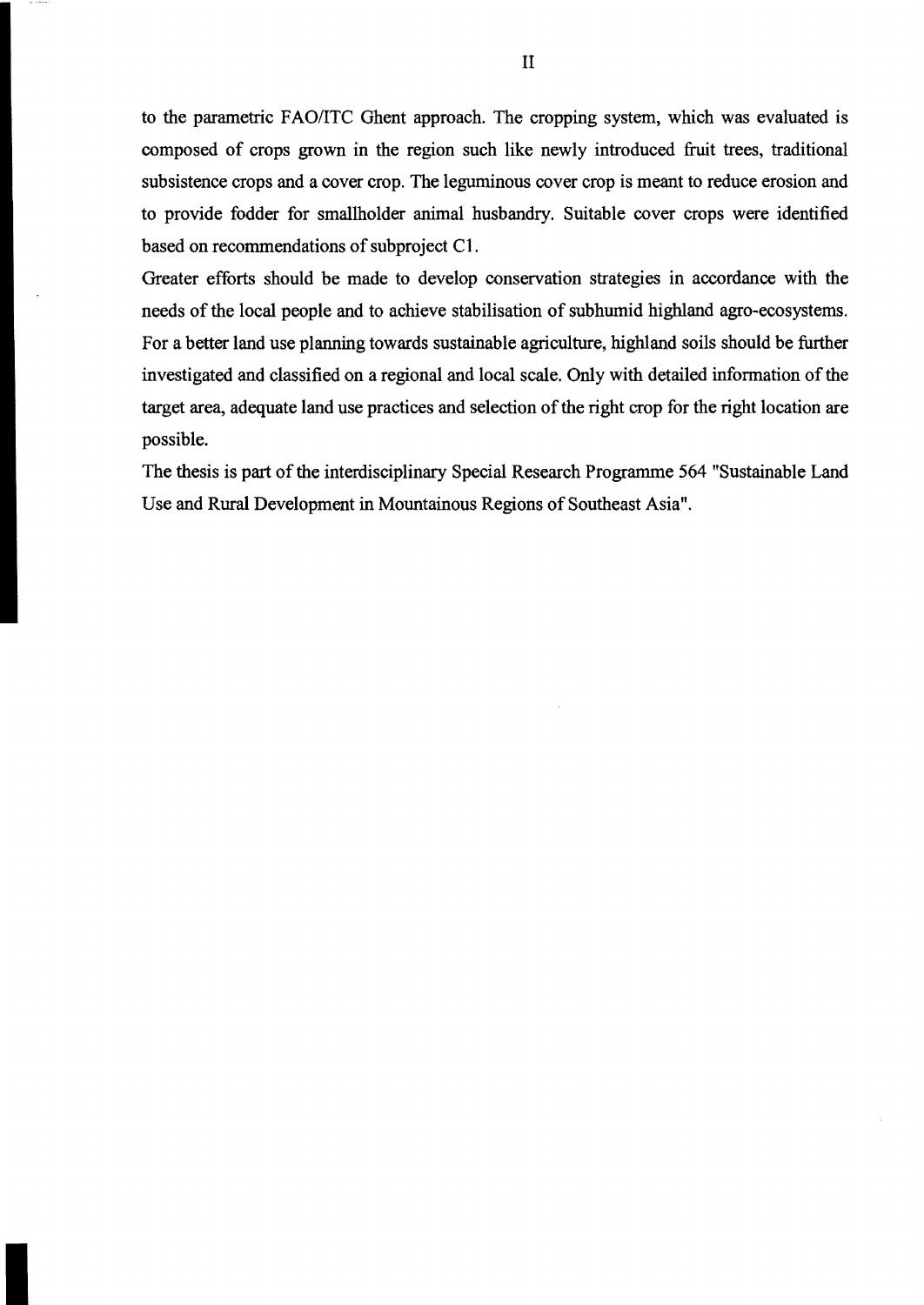### Zusammenfassung

#### Standorts bewertung im Bergland NW-Thailands (pang Ma Pha) zur Ermittlung nachhaltiger Landnutzungsformen

Aufgrund des hohen Bevölkerungswachstwns und von Wanderungsbewegungen hat der Druck auf marginale Standorte eine nicht nachhaltige Nutzung der Hanglagen im Bergland NW-Thailands verstärkt. Die Folgen sind Erosion, Degradierung der Böden, Wasserknappheit und Produktivitätsverluste.

Im Untersuchungsgebiet Pang Ma Pha, einem Kalksteingebiet in NW-Thailand ca. 50 km nordöstlich von Mae Hong Son, dominiert in den Bergregionen traditionell die Brandrodungswirtschaft. Aufgrund der niedrigen Produktivität und Wassennangels in der Trockenzeit führt die gegenwärtige Landnutzung zu lokalen Wasserengpässen und zu Nahrungsmittelknappheit.

Ziel der Untersuchungen war die Evaluierung lokaler Landnutzung anband repräsentativer Standorte (Jabo und Bo Krai) im Kalksteingebiet, hinsichtlich Nachhaltigkeit und Produktivität. Methodisch basieren die Untersuchungen auf der Beschreibung der rämnlichen Variabilität von Bodeneigenschaften, und der vergleichenden Evaluierung lokal angebauter Pflanzen unter Berücksichtigung standortspezifischer Eigenschaften und der Präferenzen der lokalen Bauern. Die untersuchte Landnutzungsart ist ein Mischanbausystem mit Obstkomponenten und Bodendeckem.

Die Variabilität an chemischen und physikalischen Bodeneigenschaften wurde anband einer Catena in den Hanglagen des Berglands mit subhmniden Klima beschrieben. Die Ergebnisse zeigen, dass die Bodeneigenschaften bzw. die Morphologie der untersuchten Böden nicht nur von der Lage im Terrain beeinflusst werden, sondern auch von der langjährigen Landnutzung der dortigen Bergvölker. An landwirtschaftlich interessanten Bodeneigenschaften wurden eine gute Hmnus- und mittlere Stickstoff-Versorgung vorgefunden. Die Bodenuntersuchungen im Kalksteingebiet, wiesen ebenfalls auf besondere Potentiale fiir eine Intensivierung der Landnutzung hin. Nachteilig auf die Bewirtschaftung wirkten sich aber die niedrige Kationenaustauschkapazität der kaolinitischen Böden, sowie niedrige Phosphor- und Kalium-Werte aus. Vor allem aber die steilen Hanglagen, wo sich die Felder im Untersuchungsgebiet befinden, stellen ein scheinbar unlösliches Hindernis fiir eine nachhaltige Landwirtschaft dar. Aus diesem Hintergrund, zusammen mit der Tatsache das die lokalen Subsistenz-Bauern momentan nicht in der Lage sind diese Probleme selbst zu bewältigen, besteht